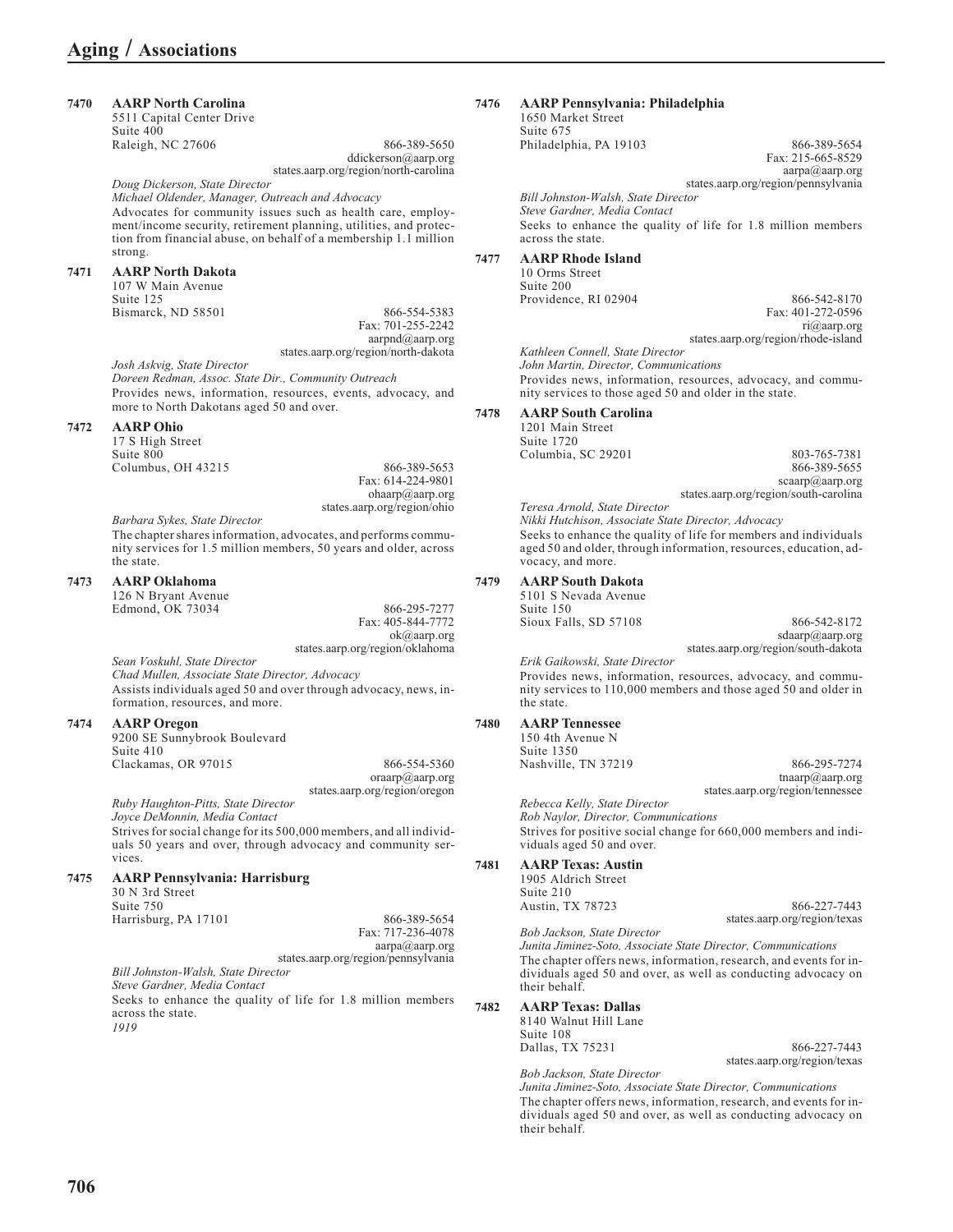| 7483 | <b>AARP Texas: Houston</b>                                                                                                          | 7490                              | <b>AARP</b> West Virginia                                                                                                           |
|------|-------------------------------------------------------------------------------------------------------------------------------------|-----------------------------------|-------------------------------------------------------------------------------------------------------------------------------------|
|      | 2323 S Shepherd Drive<br>Suite 1100                                                                                                 |                                   | 300 Summers Street<br>Suite 400                                                                                                     |
|      | Houston, TX 77019<br>866-227-7443                                                                                                   |                                   | Charleston, WV 25301<br>866-227-7458                                                                                                |
|      | states.aarp.org/region/texas<br><b>Bob Jackson, State Director</b>                                                                  |                                   | Fax: 304-344-4633<br>wvaarp(a)aarp.org                                                                                              |
|      | Junita Jiminez-Soto, Associate State Director, Communications<br>The chapter offers news, information, research, and events for in- |                                   | states.aarp.org/region/west-virginia<br>Gaylene Miller, State Director                                                              |
|      | dividuals aged 50 and over, as well as conducting advocacy on                                                                       |                                   | Tom Hunter, Associate State Director, Communications                                                                                |
|      | their behalf.                                                                                                                       |                                   | Provides information, resources, advocacy, and more to individu-<br>als aged 50 and over in West Virginia.                          |
| 7484 | <b>AARP Texas: San Antonio</b><br>1314 Guadalupe Street                                                                             | 7491                              | <b>AARP Wisconsin</b>                                                                                                               |
|      | Suite 209<br>866-227-7443<br>San Antonio, TX 78207                                                                                  |                                   | 222 W Washington Avenue<br>Suite 600                                                                                                |
|      | states.aarp.org/region/texas<br>Bob Jackson, State Director                                                                         |                                   | Madison, WI 53703<br>866-448-3611<br>Fax: 608-251-7612                                                                              |
|      | Junita Jiminez-Soto, Associate State Director, Communications                                                                       |                                   | wistate@aarp.org                                                                                                                    |
|      | The chapter offers news, information, research, and events for in-<br>dividuals aged 50 and over, as well as conducting advocacy on |                                   | states.aarp.org/region/wisconsin<br>Sam Wilson, State Director                                                                      |
|      | their behalf.                                                                                                                       |                                   | Jim Flaherty, Media Contact<br>The chapter advocates for, and provides a variety of services to,                                    |
| 7485 | <b>AARP</b> Utah<br>6975 Union Park Center                                                                                          |                                   | its 840,000 members, aged 50 years and over.                                                                                        |
|      | Suite 320                                                                                                                           | 7492                              | <b>AARP</b> Wyoming                                                                                                                 |
|      | 866-448-3616<br>Midvale, UT 84047<br>Fax: 801-561-2209                                                                              |                                   | 2020 Carey Avenue<br>Mezzanine                                                                                                      |
|      | utaarp(a)aarp.org<br>states.aarp.org/region/utah                                                                                    |                                   | Cheyenne, WY 82009<br>866-663-3290<br>$wyaarp(a) \text{aarp.org}$                                                                   |
|      | Alan Ormsby, State Director                                                                                                         |                                   | states.aarp.org/region/wyoming                                                                                                      |
|      | Danny Harris, Director, Advocacy<br>Serves 211,000 members in 10 regions across the state, with ad-                                 |                                   | Sam Shumway, State Director<br>Tom Lacock, Assoc. State Dir., Advocacy & Comm.                                                      |
|      | vocacy, communications, programming, and outreach.                                                                                  |                                   | Provides resources, information, and advocates for indviduals in<br>Wyoming aged 50 and older, with an emphasis on health care, re- |
| 7486 | <b>AARP</b> Vermont<br>199 Main Street                                                                                              |                                   | tirement, and utility issues.                                                                                                       |
|      | Suite 225                                                                                                                           | 7493                              | <b>ABA Commission on Law and Aging</b>                                                                                              |
|      | Burlington, VT 05401<br>866-227-7451<br>Fax: 802-651-9805                                                                           |                                   | 1050 Connecticut Avenue<br>Suite 400                                                                                                |
|      | $v \tan p(a)$ aarp.org<br>states.aarp.org/region/vermont                                                                            |                                   | Washington, DC 20003<br>202-662-8690<br>Fax: 202-662-8698                                                                           |
|      | Greg Marchildon, State Director                                                                                                     |                                   | aging@americanbar.org                                                                                                               |
|      | Seeks to represent the concerns and interests of Vermonters aged<br>50 and over.                                                    | Charles P. Sabatino, JD, Director | www.americanbar.org/aging                                                                                                           |
| 7487 | <b>AARP</b> Virginia                                                                                                                |                                   | Erica F. Wood, JD, Assistant Director<br>The Commission examines the issues that affect the elderly as                              |
|      | 707 E Main Street<br>Suite 910                                                                                                      |                                   | victims of abuse, dispute resolution, international rights,                                                                         |
|      | Richmond, VA 23219<br>866-542-8164<br>Fax: 804-819-1923                                                                             |                                   | medicare, voting, health care decision-making and other issues<br>arising from the aging prisons populations.                       |
|      | vaaarp $(a)$ aarp.org                                                                                                               | 7494                              | <b>ACL Regional Support Center: Region I</b>                                                                                        |
|      | states.aarp.org/region/virginia<br>Jim Dau, State Director                                                                          |                                   | Administration for Community Living<br>John F. Kennedy Building                                                                     |
|      | Serves Virginians aged 50 and older, and their families, through<br>advocacy, information, resources, and outreach.                 |                                   | Room 2075<br>Boston, MA 02203<br>617-565-1158                                                                                       |
| 7488 | <b>AARP</b> Washington                                                                                                              |                                   | Fax: 617-565-4511                                                                                                                   |
|      | 18000 International Blvd.                                                                                                           |                                   | www.acl.gov<br>Jennifer Throwe, Regional Administrator                                                                              |
|      | Suite 1020<br>866-227-7457<br>SeaTac, WA 98188                                                                                      |                                   | Region I includes CT, MA, ME, NH, RI, and VT.                                                                                       |
|      | Fax: 206-517-9350<br>waaarp $(a)$ aarp.org                                                                                          | 7495                              | <b>ACL Regional Support Center: Region II</b><br>Administration for Community Living                                                |
|      | states.aarp.org/region/washington                                                                                                   |                                   | 26 Federal Plaza                                                                                                                    |
|      | Doug Shadel, State Director<br>Serves 950,000 members through information, advocacy, and a                                          |                                   | Room 38-102<br>New York, NY 10278<br>212-264-2976                                                                                   |
|      | variety of services.                                                                                                                |                                   | Fax: 212-264-0114<br>www.acl.gov                                                                                                    |
| 7489 | <b>AARP</b> Washington DC<br>100 M Street SE                                                                                        |                                   | Kathleen Otte, Regional Administrator                                                                                               |
|      | Suite 650                                                                                                                           |                                   | Region II includes NY, NJ, PR, and VI.                                                                                              |
|      | Washington, DC 20003<br>866-554-5384<br>Fax: 202-434-7946                                                                           | 7496                              | <b>ACL Regional Support Center: Region III</b><br>Administration for Community Living                                               |
|      | deaarp(a) aarp.org<br>states.aarp.org/region/washington-dc                                                                          |                                   | 801 Market St.<br>Philadelphia, PA 19107<br>267-831-2329                                                                            |
|      | Louis Davis, Jr., State Director                                                                                                    |                                   | www.acl.gov                                                                                                                         |
|      | Peter Rankin, Associate State Director, Advocacy<br>Provides information, advocacy, and a variety of services to                    |                                   | Rhonda Schwartz, Regional Administrator<br>Region III includes DC, DE, MD, PA, VA, and WV.                                          |
|      | 87,000 members aged 50 and over.                                                                                                    |                                   |                                                                                                                                     |
|      |                                                                                                                                     |                                   |                                                                                                                                     |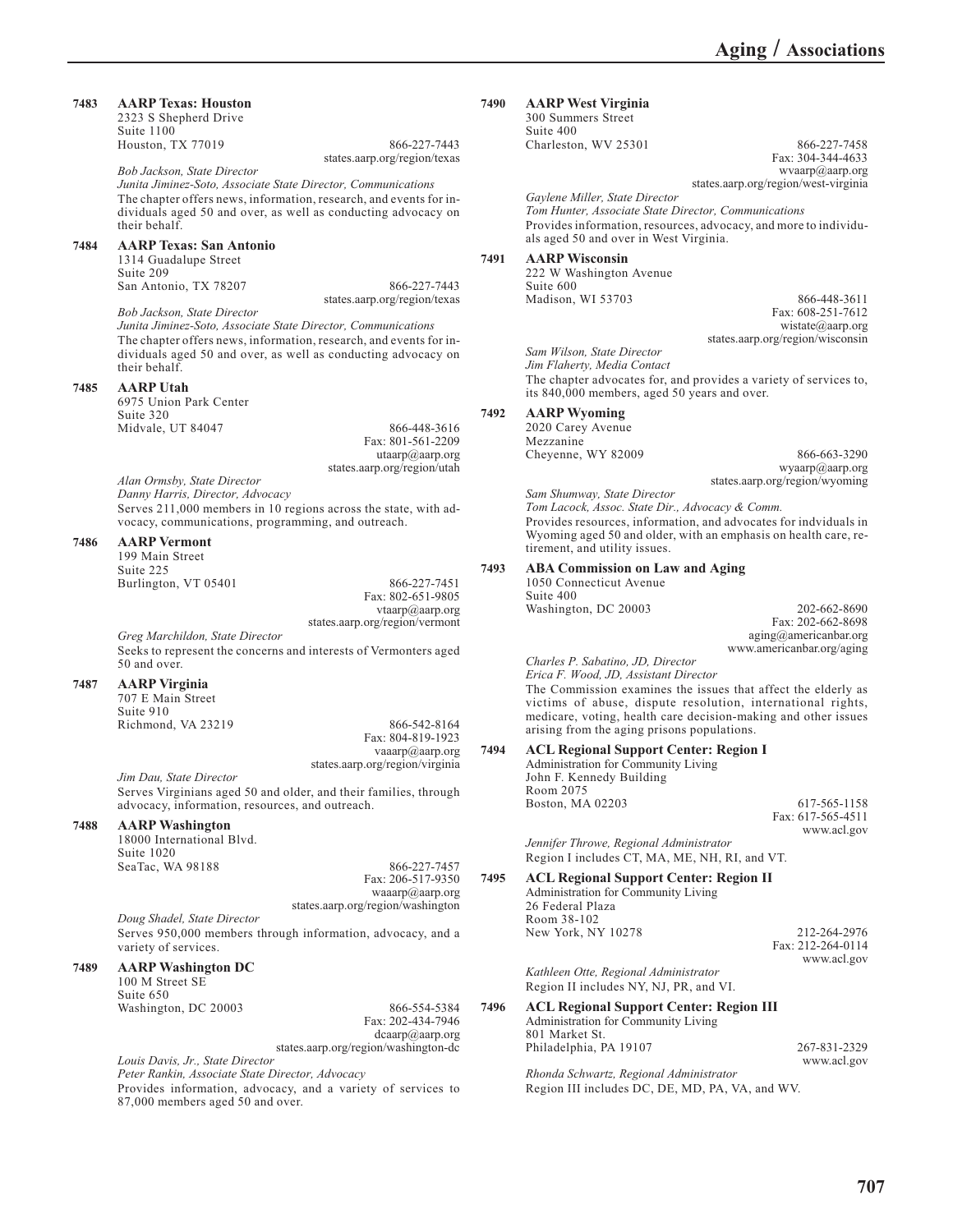| Q<br>958<br>989<br>578.759<br>659<br>174<br>893<br>434<br>147<br>57<br>$\frac{8}{8}$<br>792,<br>822,<br>829<br>205<br>614<br>884<br>995<br>535<br>623<br>$\overline{1}$<br>5<br>م<br>$\infty$<br>$\infty$<br>ო<br>$\mathbf 2$<br>235<br>$\theta$ 10<br>845<br>105<br>299<br>685<br>832<br>568<br>737<br>591<br>701,<br>813,<br>577.<br>770<br>805<br>882<br>161<br>535<br>626<br>517<br>م<br>28<br>$\infty$<br>5<br>$\infty$<br>$\overline{\phantom{0}}$<br>$\overline{\phantom{0}}$<br>984<br>579,315<br>666<br>က<br>020<br>596<br>743<br>815,857<br>795,483<br>657<br>$\overline{3}$<br>405,<br>869.<br>715<br>304<br>470<br>101<br>623<br>$\overline{\phantom{a}}^{\phantom{a} \flat}$<br>$\circ$<br>$\infty$<br>5<br>$\infty$<br>$\infty$<br>$\overline{\phantom{0}}$<br>$\mathbf 1$<br>404<br>380<br>910<br>542<br>934<br>637<br>917<br>862<br>354<br>32<br>828,<br>584,<br>772,<br>904<br><b>044</b><br>280<br>649<br>414<br>861<br>623<br>$\overline{a}$<br>Γ.<br>م<br>$\infty$<br>5<br>ო<br>$\overline{\phantom{0}}$<br>$\sim$<br>F<br><b>GS</b><br>≶<br>УW<br>$\geq$<br>ř<br>≩<br>ΜI<br>5<br>ゟ<br>314<br>639,632<br>878<br>794<br>680<br>2,976,149<br>673<br>212<br>503<br>857<br>467,<br>986,<br>892<br>155<br>913<br>648<br>344<br>045<br>$\overline{6}$<br>5<br>$\infty$<br>$\sim$<br>4<br>4<br>$\circ$<br>$\circ$<br>$\overline{\phantom{0}}$<br>ø<br>$\infty$<br>∞<br>ပ<br>ro<br>Ø<br>4<br>Ō<br>Ō<br>$\sim$<br>$\overline{40}$<br>$\frac{\Theta}{4}$<br>2,986,53<br>$\frac{4}{3}$<br>5,611,17<br>$\frac{4}{1}$<br>50<br>51<br>9,995,91<br>$\overline{ }$<br>902,<br>4,468,<br>156,<br>4,659,<br>338<br>6, 042<br>2,911<br>$\overline{6}$<br>$\overline{3}$<br>$\overline{\phantom{0}}$<br>2,984,100<br>4,454,189<br>4,684,333<br>Ō<br>5,576,606<br>2,913,123<br><b>666</b><br>6,052,177<br>9,962,311<br>3, 145, 711<br>, 81<br>335<br>,859 | 2020<br>ium:<br>Compend<br>Authors<br>Statistics<br>Note:<br>÷.<br>on Disability<br>lity<br>Annual Disabi<br>Institute<br>$(2020)$ .<br>New Hampshire<br>nville, A.<br>& Houter<br>$\overline{+}$<br>NH: University<br>Rafal, M., |
|----------------------------------------------------------------------------------------------------------------------------------------------------------------------------------------------------------------------------------------------------------------------------------------------------------------------------------------------------------------------------------------------------------------------------------------------------------------------------------------------------------------------------------------------------------------------------------------------------------------------------------------------------------------------------------------------------------------------------------------------------------------------------------------------------------------------------------------------------------------------------------------------------------------------------------------------------------------------------------------------------------------------------------------------------------------------------------------------------------------------------------------------------------------------------------------------------------------------------------------------------------------------------------------------------------------------------------------------------------------------------------------------------------------------------------------------------------------------------------------------------------------------------------------------------------------------------------------------------------------------------------------------------------------------------------------------------------------------------------------------------------------------------------------------------------------------------------------------------------|-----------------------------------------------------------------------------------------------------------------------------------------------------------------------------------------------------------------------------------|
|                                                                                                                                                                                                                                                                                                                                                                                                                                                                                                                                                                                                                                                                                                                                                                                                                                                                                                                                                                                                                                                                                                                                                                                                                                                                                                                                                                                                                                                                                                                                                                                                                                                                                                                                                                                                                                                          |                                                                                                                                                                                                                                   |
|                                                                                                                                                                                                                                                                                                                                                                                                                                                                                                                                                                                                                                                                                                                                                                                                                                                                                                                                                                                                                                                                                                                                                                                                                                                                                                                                                                                                                                                                                                                                                                                                                                                                                                                                                                                                                                                          |                                                                                                                                                                                                                                   |
|                                                                                                                                                                                                                                                                                                                                                                                                                                                                                                                                                                                                                                                                                                                                                                                                                                                                                                                                                                                                                                                                                                                                                                                                                                                                                                                                                                                                                                                                                                                                                                                                                                                                                                                                                                                                                                                          |                                                                                                                                                                                                                                   |
|                                                                                                                                                                                                                                                                                                                                                                                                                                                                                                                                                                                                                                                                                                                                                                                                                                                                                                                                                                                                                                                                                                                                                                                                                                                                                                                                                                                                                                                                                                                                                                                                                                                                                                                                                                                                                                                          |                                                                                                                                                                                                                                   |
|                                                                                                                                                                                                                                                                                                                                                                                                                                                                                                                                                                                                                                                                                                                                                                                                                                                                                                                                                                                                                                                                                                                                                                                                                                                                                                                                                                                                                                                                                                                                                                                                                                                                                                                                                                                                                                                          |                                                                                                                                                                                                                                   |
|                                                                                                                                                                                                                                                                                                                                                                                                                                                                                                                                                                                                                                                                                                                                                                                                                                                                                                                                                                                                                                                                                                                                                                                                                                                                                                                                                                                                                                                                                                                                                                                                                                                                                                                                                                                                                                                          |                                                                                                                                                                                                                                   |

**Statistics**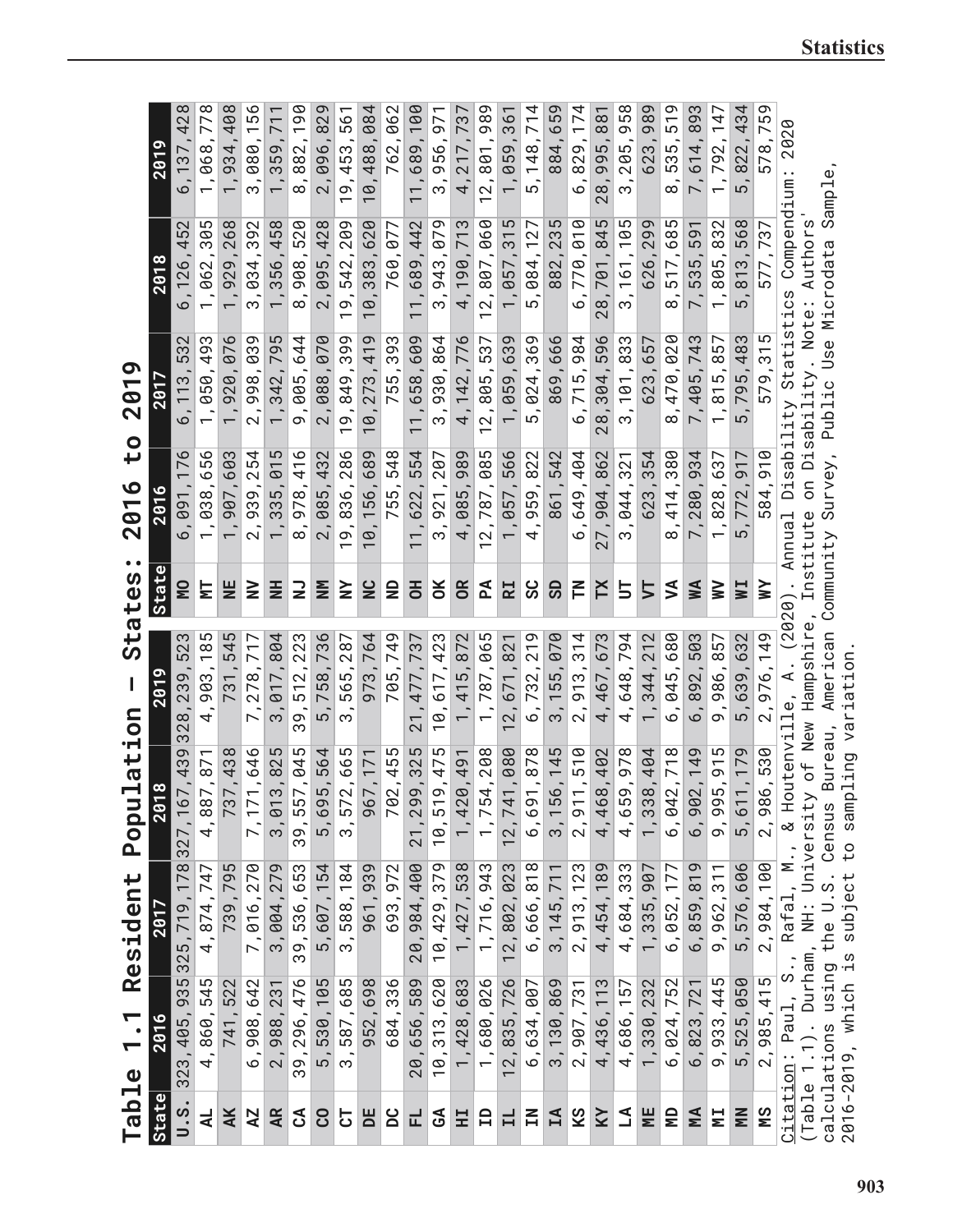# **Subject Index / Aging**

rey House

ublishine<sup>sing</sup> ADHD: What Can We Do?, 8075 ARC Of Southeast Los Angeles-Southeast Industries, 6545 Activities in Action, 7624 Administration on Aging, 3379 Advocacy Centre for the Elderly (ACE), 733 Aging & Vision News, 7757 Aging Brain, 2364 Aging Life Care Association, 7506 Aging News Alert, 7758 Aging Services of Michigan, 7507 Aging Services of South Carolina, 7508 Aging Services of Washington, 7509 Aging and Disability Services, 3919, 7510 Aging and Disability Services Division, 3693 Aging and Disability: Crossing Network Lines, 2365 Aging and Family Therapy: Practitioner Perspectives on Golden Pond, 7627 Aging and Rehabilitation II: The State ofthe Practice, 2366 Aging and Vision: Declarations of Independence, 9339 Aging in America, 7511 Aging in Stride, 7628 Aging in the Designed Environment, 7629 Aging with a Disability, 7630 Alabama Department of Senior Services, 3416 Alabama VA Benefits Regional Office - Montgomery, 5637 Alaska Commission on Aging, 3427 Albany County Department for Aging and Albany Social Services, 3737 Albany VA Medical Center: Samuel S Stratton, 5770 Aleda E Lutz VA Medical Center, 5731 Alexandria VA Medical Center, 5714 Alliance for Aging Research, 7513 Alliance for Retired Americans, 7514 Alvin C York VA Medical Center, 5827 Amarillo VA Healthcare System, 5832 American Aging Association, 7515 American Association of Retired Persons, 7517 American Geriatrics Society, 7519 American Planning Association, 7520 American Society on Aging, 7523 American Wheelchair Bowling Association, 8442 Amyotrophic Lateral Sclerosis: A Guide for Patients and Families, 8678 Area Agency on Aging of Southwest Arkansas, 7777 Area Agency on Aging: Region One, 7778 Arizona Division of Aging and Adult Services, 3439 Arkansas Division of Aging & Adult Services, 3448 Asheville VA Medical Center, 5786 Association for Gerontology in Higher Education, 7528 Association for International Practical Training, 2766 Association of Jewish Aging Services, 7529 Association on Aging with Developmental Disabilities, 7530 Atlanta Regional Office, 5684 Atlanta VA Medical Center, 5685 Attention Getter, 1718 Attention Teens, 1719 Augusta VA Medical Center, 5686 Baltimore Regional Office, 5719 Baltimore VA Medical Center, 5720 Bath VA Medical Center, 5772 Battle Creek VA Medical Center, 5732 Bay Pines VA Medical Center, 5678 Biloxi/Gulfport VA Medical Center, 5742 Blindness, A Family Matter, 9340 Boise Regional Office, 5692 Boise VA Medical Center, 5693 Boston VA Regional Office, 5725 Bronx VA Medical Center, 5773 Brooklyn Campus of the VA NY Harbor Healthcare System, 5774

Buffalo Regional Office - Department of Veterans Affairs, 5775 Building Blocks: Foundations for Learning for Young Blind and Visually Impaired Children, 9341 Butler VA Medical Center, 5808 CARF International, 789, 2079, 7533 California Department of Aging, 3456 Cambia Health Foundation, 790, 3223 Can America Afford to Grow Old?, 4676 Canandiagua VA Medical Center, 5776 Caring for Those You Love: A Guide to Compassionate Care for the Aged, 7632 Carl T Hayden VA Medical Center, 5644 Carl Vinson VA Medical Center, 5687 Castle Point Campus of the VA Hudson Valley Healthcare System, 5777 Center for Disability and Elder Law, Inc., 4651 Center for Positive Aging, 7537 Change Your Brain, Change Your Life: The Breakthrough Program for Conquering Depression, 7976 Cheyenne VA Medical Center, 5864 Children of Aging Parents, 7538 Chillicothe VA Medical Center, 5794 Cincinnati VA Medical Center, 5795 Clement J Zablocki VA Medical Center, 5859 Cleveland Regional Office, 5796 Coatesville VA Medical Center, 5809 Colmery-O'Neil VA Medical Center, 5707 Colorado Association of Homes and Services for the Aging, 7539 Colorado Department of Aging & Adult Services, 3471 Colorado Springs Independence Center, 4070 Colorado/Wyoming VA Medical Center, 5664 Columbia Foundation, 3010 Columbia Regional Office, 5822 Communication Skills for Working with Elders, 2419 Complementary Alternative Medicine and Multiple Sclerosis, 8703 Connecticut Commission on Aging, 3480 Coping and Caring: Living with Alzheimer's Disease, 7634 Court-Related Needs of the Elderly and Persons with Disabilities, 4683 CurePSP Magazine, 8846 DSHS/Aging & Adult Disability Services Administration, 3928 Dayton VA Medical Center, 5797 DeafBlind Division of the National Federation of the Blind, 9054 Delaware Department of Health and Social Services, 3487 Delaware VA Regional Office, 5671 Denver VA Medical Center, 5665 Des Moines VA Medical Center, 5702 Des Moines VA Regional Office, 5703 District of Columbia Office on Aging, 3496 Duchenne Muscular Dystrophy, 8710 Durham VA Medical Center, 5788 Dwight D Eisenhower VA Medical Center, 5708 East Orange Campus of the VA New Jersey Healthcare System, 5765 Edith Nourse Rogers Memorial Veterans Hospital, 5726 Edward Hines Jr Hospital, 5694 Ehrman Medical Library, 4957 El Paso VA Healthcare Center, 5834 Elder Abuse and Mistreatment, 7635 Elder Visions Newsletter, 7763 ElderLawAnswers.com, 4693 Elgin Training Center, 6831 Employment for Individuals with Asperger Syndrome or Non-Verbal Learning Disability, 8971 Enabling News, 7764 Erie VA Medical Center, 5810 Eugene J Towbin Healthcare Center, 5647 Explore Your Options, 7636 Facilitating Self-Care Practices in the Elderly, 2470 Falling in Old Age, 7637

Family Intervention Guide to Mental Illness, 7638 Family-Guided Activity-Based Intervention for Toddlers & Infants, 5422 Fanlight Productions, 24 Fargo VA Medical Center, 5792 Fayetteville VA Medical Center, 5648, 5789 Films & Videos on Aging and Sensory Change, 5425 Florida Adult Services, 3511 Fort Howard VA Medical Center, 5721 Foundations of Orientation and Mobility, 9179 Gainesville Division, North Florida/South Georgia Veterans Healthcare System, 5679 Georgia Department of Aging, 3526 The Gerontological Society of America, 7620 Gerontology: Abstracts in Social Gerontology, 7656 Getting Better, 8330 Golf Xpress, 525 Grand Island VA Medical System, 5753 Grand Junction VA Medical Center, 5666 Hampton VA Medical Center, 5845 Handbook of Assistive Devices for the Handicapped Elderly, 7639 Handbook on Ethnicity, Aging and Mental Health, 7640 Harry S Truman Memorial Veterans' Hospital, 5744 Hartford Regional Office, 5667 Hawaii Executive Office on Aging, 3542 Health Care of the Aged: Needs, Policies, and Services, 7641 Health Promotion and Disease Prevention in Clinical Practice, 7642 Healthy Aging Association, 7547 Helping the Family Understand, 8331 Highlighter and Note Tape, 585 Honolulu VBA Regional Office, 5690 Houston Regional Office, 5835 Hunter Holmes McGuire VA Medical Center, 5846 Huntington Regional Office, 5854 Huntington VA Medical Center, 5855 Idaho Commission on Aging, 3547 Illinois Department on Aging, 3563 Independence Economic Development, 4661 Independent Living Office, 5195 Independent Living Resources, 4505 Indiana Association for Home and Hospice Care (IAHHC), 861 Indianapolis Regional Office, 5698 Innovations, 7766 Institute on Aging, 7780 Insurance Solutions: Plan Well, Live Better, 5198 Interstitial Cystitis Association, 5518 Iowa City VA Medical Center, 5704 Iowa Department on Aging, 3579 Iron Mountain VA Medical Center, 5733 Jack C. Montgomery VA Medical Center, 5799 Jackson Regional Office, 5743 James A Haley VA Medical Center, 5680 James E Van Zandt VA Medical Center, 5811 Jerry L Pettis Memorial VA Medical Center, 5651 John D Dingell VA Medical Center, 5734 John J Pershing VA Medical Center, 5745 John L McClellan Memorial Hospital, 5649 Jonathan M Wainwright Memorial VA Medical Center, 5850 Justice in Aging, 7554 Kansas City VA Medical Center, 5746 Kansas Department on Aging, 3588 Kansas VA Regional Office, 5709 Kentucky Office of Aging Services, 3593 Knoxville VA Medical Center, 5705 Laurel Grove Hospital: Rehab Care Unit, 6251 LeadingAge, 7557 LeadingAge Arizona, 7558 LeadingAge California, 7559 LeadingAge Connecticut, 7560 LeadingAge Gulf States, 7561 LeadingAge Illinois, 7562 LeadingAge Indiana, 7563 LeadingAge Iowa, 7564 LeadingAge Kentucky, 7565 LeadingAge Maine & New Hampshire, 7566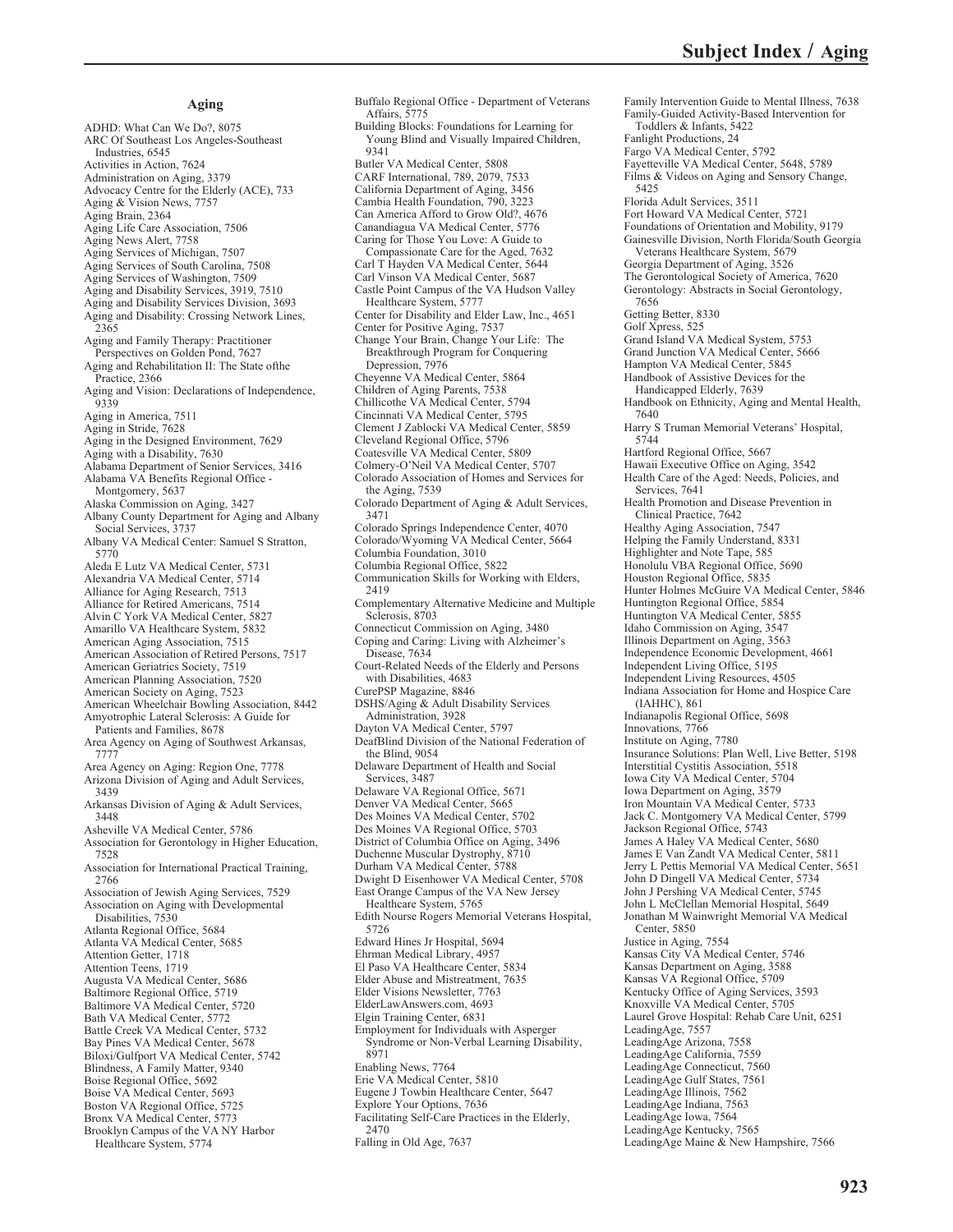# rey House

**Alabama** ADRS Lakeshore, 5867 Alabama Goodwill Industries, 5868 Alabama Institute for Deaf and Blind Library and Resource Center, 4741 Alabama Power Foundation, 2794 Alabama Radio Reading Service Network (ARRS), 4742 Alabama Regional Library for the Blind and Physically Handicapped, 4743 Alabama VA Benefits Regional Office - Montgomery, 5637 Alabama VA Medical Center - Birmingham, 5638 Andalusia Health Services, 2795 Arc Of Alabama, The, 2796 Arc of Central Alabama, 5869 Birdie Thornton Center, 3965 Butler Adult Training Center, 5870 Camp Evoked Potential, 965 Camp Seale Harris, 966 Camp Shocco for the Deaf, 967 Camp Smile-A-Mile, 968 Camp Smile-A-Mile: Jr./Sr. Camp, 969 Camp Smile-A-Mile: Off Therapy Family Camp, 970 Camp Smile-A-Mile: On Therapy Family Camp, 971 Camp Smile-A-Mile: Sibling Camp, 972 Camp Smile-A-Mile: Teen Weeklong Camp, 973 Camp Smile-A-Mile: Young Adult Retreat, 974 Camp Smile-A-Mile: Youth Weeklong Camp, 975 Camp WheezeAway, 976 Central Alabama Veterans Healthcare System, 5639 Coffee County Training Center, 5871 Dothan Houston County Library System, 4744 Easterseals Camp ASCCA, 977 Easterseals: Achievement Center, 5872 Easterseals: Opportunity Center, 5873 Happy Camp, 978 Huntsville Subregional Library for the Blind & Physically Handicapped, 4745 Independent Living Center of Mobile, 3966 Independent Living Resources Of Greater Bi rmingham: Alabaster, 3967 Independent Living Resources of Greater Birmingham: Jasper, 3968 Independent Living Resources of Greater Bi rmingham, 3969 Montgomery Center for Independent Living, 3970 Montgomery Comprehensive Career Center, 5874 National Center for Health, Physical Activ ity and Disability, 898 Public Library Of Anniston-Calhoun County, 4746 Rapahope Children's Retreat Foundation, 979, 2797 State of Alabama Independent Living/Homebo und Service (SAIL), 3971 Technology Assistance for Special Consumers, 4747 Tuscaloosa VA Medical Center, 5640 Vocational Rehabilitation Service (VRS), 5875 Vocational Rehabilitation Service - Opelika, 5876 Vocational Rehabilitation Service - Dothan, 5877 Vocational Rehabilitation Service - Gadsde n, 5878 Vocational Rehabilitation Service - Homewo od, 5879 Vocational Rehabilitation Service - Huntsv ille, 5880 Vocational Rehabilitation Service - Jackso n, 5881 Vocational Rehabilitation Service - Jasper, 5882 Vocational Rehabilitation Service - Mobile, 5883 Vocational Rehabilitation Service - Muscle Shoals, 5884 Vocational Rehabilitation Service - Selma, 5885 Vocational Rehabilitation Service - Tallad ega, 5886

- Vocational Rehabilitation Service Troy, 5887 Vocational Rehabilitation Service - Tuscal oosa, 5888
- Vocational Rehabilitation Services Andal usia, 5889
- Vocational Rehabilitation Services Annis ton, 5890
- Vocational and Rehabilitation Service Decatur, 5891

Wiregrass Rehabilitation Center, Inc., 5892 Workshops, Inc., 5893

#### **Alaska**

- Access Alaska: ADA Partners Project, 3972 Access Alaska: Fairbanks, 3973 Access Alaska: Mat-Su, 3974 Adam's Camp: Alaska, 980
- Alaska Division of Vocational Rehabilitati on,
- 5894
- Alaska Job Center Network, 5895
- Alaska SILC, 3975
- Alaska State Commission for Human Rights, 5896
- Alaska State Library Talking Book Center, 4748
- Alaska VA Healthcare System Anchorage, 5641
- Arc of Alaska, 2798
- Arctic Access, 3976
- Camp Abilities, 981
- Camp Alpine, 982
- DAV Department of Alaska, 5642
- Hope Community Resources, 3977
- Kenai Peninsula Independent Living Center, 3978 Kenai Peninsula Independent Living Center:
- Seward, 3979 Keni Peninsula Independent Living Center: Central Peninsula, 3980
- Rasmuson Foundation, 2799
- Southeast Alaska Independent Living, 3981
- Southeast Alaska Independent Living: Ketch ikan, 3982
- Southeast Alaska Independent Living: Sitka, 3983 Veteran Benefits Administration - Anchorage Regional Office, 5643

### **Arizona**

- ASSIST! to Independence, 3984
- American Foundation Corporation, 2800
- Arizona Autism Resources, 2801
- Arizona Braille and Talking Book Library, 4749
- Arizona Bridge to Independent Living, 3985
- Arizona Bridge to Independent Living: Phoenix,
- 3986
- Arizona Bridge to Independent Living: Mesa, 3987
- Arizona Camp Sunrise & Sidekicks, 983
- Arizona Community Foundation, 2802
- Arizona Developmental Disabilities Plannin g Council (ADDPC), 5897
- Arizona Instructional Resource Center for Students who are Blind or Visually Impaired,
- The, 2803
- Beacon Group, 5898
- Bonnie Prudden Myotherapy, 785 Books for the Blind of Arizona, 4750
- 
- CARF International, 789
- Camp AZDA, 984
- Camp Abilities Tucson, 985
- Camp Candlelight, 986
- Camp Civitan, 987
- Camp H.U.G., 988
- Camp Honor, 989
- Camp Not-A-Wheeze, 990
- Carl T Hayden VA Medical Center, 5644
- Children's Center for Neurodevelopmental
- Studies, 4751
- Civitan Foundation, 2804 Community Outreach Program for the Deaf, 3988 DIRECT Center for Independence, 3989 Division of Developmental Disabilities, 5900 Fair Employment Practice Agency: Arizona, 5901 Flagstaff City-Coconino County Public Library,
- 4752 Fountain Hills Lioness Braille Service, 4753
- International Child Amputee Network, 865 Lions Camp Tatiyee, 992
- Margaret T Morris Foundation, 2805
- National Center on Disability and Journalism (NCDJ), 900
- New Horizons Independent Living Center:
- Prescott Valley, 3990 Nick & Kelly's Heart Camp, 993
- Northern Arizona VA Health Care System, 5645
- Prescott Public Library, 4754
- Services Maximizing Independent Living and Empowerment (SMILE), 3991
- Southern Arizona VA Healthcare System, 5646 Special Needs Center/Phoenix Public Library,
	- 4755
- Sterling Ranch: Residence for Special Women, 3992
- Temporary Assistance for Needy Families
- (TANF), 5902
- Vocational Rehabilitation, 5903 Wheelers Accessible Van Rentals, 5629
- World Research Foundation, 4756
- Yavapai Regional Medical Center-West, 5904

#### **Arkansas**

- Arc of Arkansas, 2806
- Arkansas Department of Workforce Services, 5905 Arkansas Independent Living Council, 3993
- Arkansas Regional Library for the Blind and
- Physically Handicapped, 4757
- Arkansas Rehabilitation Services (ARS), 5906
- Arkansas School for the Blind, 4758
- Camp Aldersgate, 994
- Camp Laughter, 995
- Camp Quality Arkansas, 996
- Delta Resource Center for Independent Living, 3994
- Easterseals Arkansas, 5907
- Educational Services for the Visually Impaired, 4759
- Eugene J Towbin Healthcare Center, 5647 International Association of Yoga Therapists
- (IAYT), 864 John L McClellan Memorial Hospital, 5649
- Kota Camp, 998
- Library for the Blind and Physically Handi capped SW Region of Arkansas, 4760

Mainstream, 882, 3995

- North Little Rock Regional Office, 5650
- Northwest Ozarks Regional Library for the Blind and Handicapped, 4761
- Sources for Community IL Services, 3997
- Spa Area Independent Living Services, 3998
- Winthrop Rockefeller Foundation, 2807

## **California**

AAO Annual Meeting, 1881 ABLE Industries, Inc., 5909 AHF Federation, 725 AIDS Healthcare Foundation, 726, 2808 Abilities Expo, 1890 Ability 1st, 4096 AbilityFirst, 5910 Academy of Integrative Health & Medicine (AIHM), 729 Access Center of San Diego, 3999 Access to Independence, 4000 Access to Independence of Imperial Valley, 4001 Access to Independence of North County, 4002 Achievement House & NCI Affiliates, 5911 Ahmanson Foundation, 2809 Alice Tweed Touhy Foundation, 2810 American Academy of Medical Acupuncture, 738 American Acupuncture Council, 742 Anglo California Travel Service, 5607 Anthesis, 5912 Arc of California, 2812 Atkinson Foundation, 2813 Baker Commodities Corporate Giving Program, 2814 Bakersfield ARC, 5913 Bank of America Foundation, 2815 Bearskin Meadow Camp, 999 Beaumont Senior Center: Community Access Center, 4003 Blind Babies Foundation, 2816

**949**